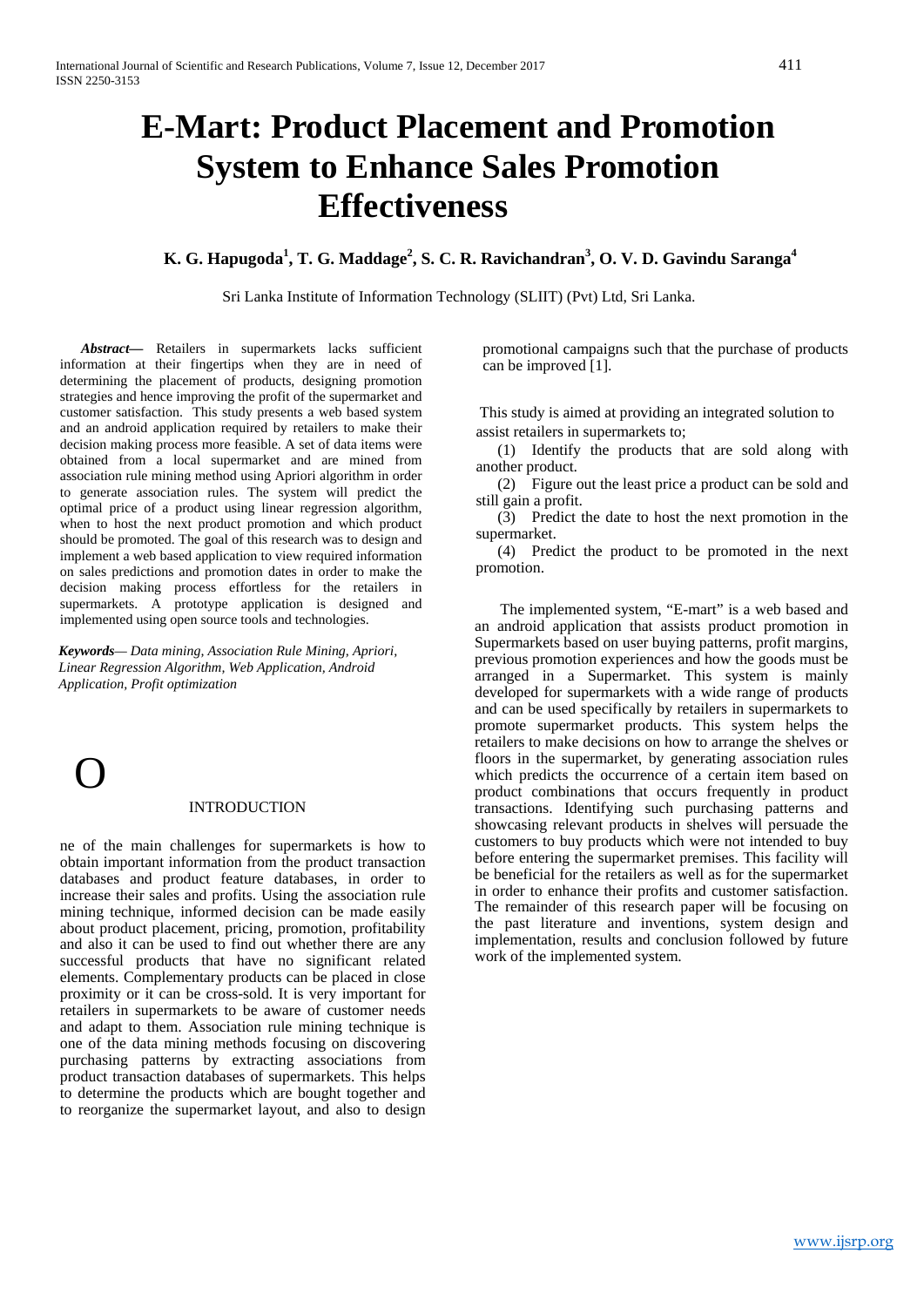# II. BACKGROUND AND RELATED WORK

Numerous algorithms have been developed over the past several years to mine association rules in large databases. AIS algorithm [2], SETM algorithm [3] and FP-Growth [4] algorithm are few such algorithms which were used before the development of Apriori algorithm which was an influential algorithm for association rule mining. In 1994, R. Agrawal and R. Srikant proposed the Apriori algorithm [5]. The name "Apriori" was given to this algorithm due to the fact that it uses prior knowledge of frequent itemset properties. Apriori algorithm uses a bottom up approach which is known as candidate generation and the breadth first technique. This algorithm was developed in order to operate on an operational database of customer transactions. When compared to other algorithms, Apriori algorithm is easy to implement and its memory consumption is less. Linear regression is a statistical procedure for predicting the value of a dependent variable from an independent variable when the relationship between the variables can be described with a linear model [6].

Over the past few years, several researches and inventions were done based on product promotion systems. Android applications and web applications are client-server software applications where a user interface runs in a web browser. Use of these in product promotion has several advantages such as cost effective development, easy customizable, easier installation and maintenance, increased security, flexible core technologies, accessibility for a range of devices, and are accessible anytime, anywhere. Retailers in supermarkets can analyze the data with the help of these web and mobile applications to make predictions and decisions related to product promotions.

Chou and his colleagues in their article published in 2000, have proposed a computer implemented process to select prospective customers in relation to a particular product and to promote products without any need of marketing campaigns. This system was developed using data mining techniques [7]. In 2001, a wireless shopping device was invented by Hudda, Barghouthi and Aref which can be used to carry out customer transactions. Here, the retailers will have to store relevant information about their products, shopping lists, payment details and delivery addresses on the server. Then the server will trace the location of the device using GPS or RF triangulation which will then direct the customers to merchant locations to view the items to be purchased and also to notify the customers about promotional offers of desired products. This system allows customers to make use of several delivery options based on their preferences and will have access to various price-negotiation methods as well. This system is mainly developed for the customers to make their shopping experience more feasible [8]. Another invention has focused on providing automated speech driven query and response with business or event self-promotion features which are relative to businesses and events over ordinary wired or

wireless telephone systems, PC systems, Personal Data Assistants (PDAs) and other communication and information appliances and devices [9]. In 2003, Victor Treyz and Susan Treyz designed a handheld computing device in order to provide customers with shopping assistance services. This device can be used to hold shopping lists, to display promotional offers related to the products in the shopping list, to obtain information about the products being sold in stores and also to receive transaction reminders and other messages. By monitoring the location of the handheld computing device, the relevant services will be provided to users. Also the device can communicate with the retail establishments with the aid of local wireless links [10]. Another article written by Weng and Liu, was based on several aspects of market basket analysis that have been studied in academic literature, such as using customer interest profile and interests on particular products for one to-one marketing in order to improve sales [11]. Chen et al in 2004 researched on purchasing patterns in a multi-store environment to improve the sales. In this article, a new approach was proposed to performing market basket analysis in a multiple-store and multiple-period environment. An efficient algorithm was developed for extracting the association rules. With the help of this approach, a decision can be made by analyzing the purchasing patterns [12]. Boyd and his colleagues focused on product promotions in a business/ an organization. They developed a system to evaluate, analyze, develop and design promotions which will then provide recommendations for each promotion of a target product. And also it analyzes other competing products of the same seller as well as with other competing sellers [13]. Several other studies have been carried out based on the market basket analysis in order to find solutions for certain issues such asdetermining the placement of goods, designing sales promotions for different segments of customers to improve customer satisfaction and hence the profit of the supermarket are addressed here using frequent itemset mining [14]. Furthermore, Hui et al in 2013 has suggested mobile promotions to increase unplanned spending rather than using physical products in the store as external memory cues, encouraging shoppers to travel more of the store may increase unplanned spending. According to the findings of this research, targeted mobile promotions that are aimed at increasing in-store path length can result in an increased unplanned spending [15].

### III. RESEARCH METHODOLOGY

In order to identify the required features for the E-Mart system, the authors conducted a survey where data was obtained through a questionnaire. This questionnaire was given to a sample of 30 individuals who are involved in the supermarket industry and the sampling technique used here was simple random sampling. These information obtained was then analyzed statistically and it was found that the respondents prefer a system which is accessible at anytime and anywhere. With the aid of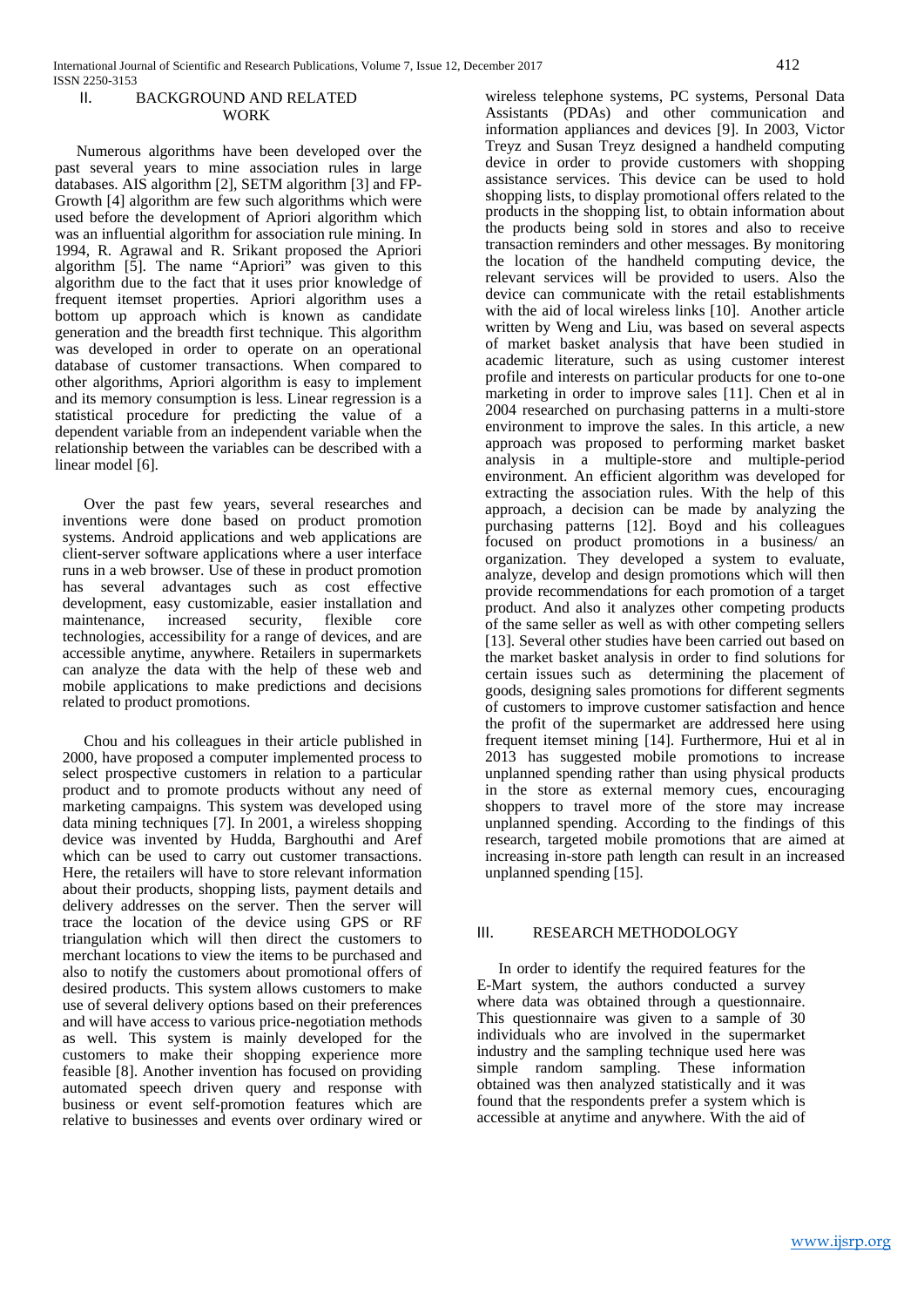these information gathered, the authors decided to implement a product placement and promotion system.

Product transaction data required for the development of the E-Mart system was obtained from a local supermarket which was held in excel spreadsheets. The collected data was then preprocessed in order to make it feasible for the data mining tool to fetch the data. Since transactions with more number of products purchased will provide efficient information, transactions with one or two products are discarded. All the frequent itemsets are generated using Apriori algorithm and based on the confidence level of the frequent itemsets, association rules are derived. Highly informative frequent itemsets are effectively generated in the Apriori algorithm. The Apriori algorithm is given below.

| April Pseudocode                                                   | [edit]                                                            |
|--------------------------------------------------------------------|-------------------------------------------------------------------|
| $A priori(T, \varepsilon)$                                         | $L_1 \leftarrow \{ \text{ large } t \text{-itemsets that appear}$ |
| in more than $\varepsilon$ transactions }                          |                                                                   |
| $k \leftarrow 2$                                                   |                                                                   |
| while $L_{k-1} \neq \emptyset$                                     |                                                                   |
| $C_k \leftarrow \text{Generate}(L_{k-1})$                          |                                                                   |
| for transactions $t \in T$                                         |                                                                   |
| $C_t \leftarrow \text{Subset}(C_{k^f})$                            |                                                                   |
| for candidates $c \in C_t$                                         |                                                                   |
| count[c] $\leftarrow \text{count}[c] + 1$                          |                                                                   |
| $L_k \leftarrow \{c \in C_k   \text{ count}[c] \geq \varepsilon\}$ |                                                                   |
| $k \leftarrow k + 1$                                               |                                                                   |
| return $\bigcup L_k$                                               |                                                                   |



The E-Mart system consist of a web application as well as a mobile application that are user friendly and easy to handle. From the frequent itemsets generated using Apriori algorithm, strong association rules which have higher support and confidence values are stored in a database. The database is designed and is stored in an online server. This contains all the product information including unit price, the sales quantity, invoice number, etc. Then the programmers will produce pieces of codes and fit together to form a program. A good design will be produced with the high cohesion and low coupling. Fig. 1. Illustrates the functionality of the system and Fig. 2. Illustrates the main components of the E-Mart system



*Figure 1: Overview of the functionality of the system*

E-Mart System is implemented with the aid of free and open source software tools. The system implementation process composed of data mining, web interface and android application. Therefore, different platforms are needed to implement the system. The database is implemented using MySQL Wamp Server database technologies. R studio is used for data mining related coding. Web interface is developed using Adobe Dreamweaver and bootstrap, HTML and

JavaScript are used to enhance the user interfaces of the web based system. Mobile application is implemented using Android 6.0 with the aid of Android studio tool. XML, JAVA and other android related languages and equipment are used to implement the mobile application.

### IV. RESEARCH FINDINGS AND EVIDENCE

Frequent itemsets are generated from the Apriori algorithm for support = 30% and the association rules generated for various confidence values are illustrated in table 1. Fig. 3 shows the graph of Apriori result analysis for various confidence values.

*Table 1: Apriori algorithm variation on the Association Rules generated for various confidence levels with support = 30%*

| <b>Confidence</b><br>(%) | <b>Total Number of Association</b><br><b>Rules</b> |
|--------------------------|----------------------------------------------------|
| 20                       | 161                                                |
| 30                       | 128                                                |
| 40                       | 109                                                |
| 60                       | 53                                                 |
| 80                       | 31                                                 |

*m*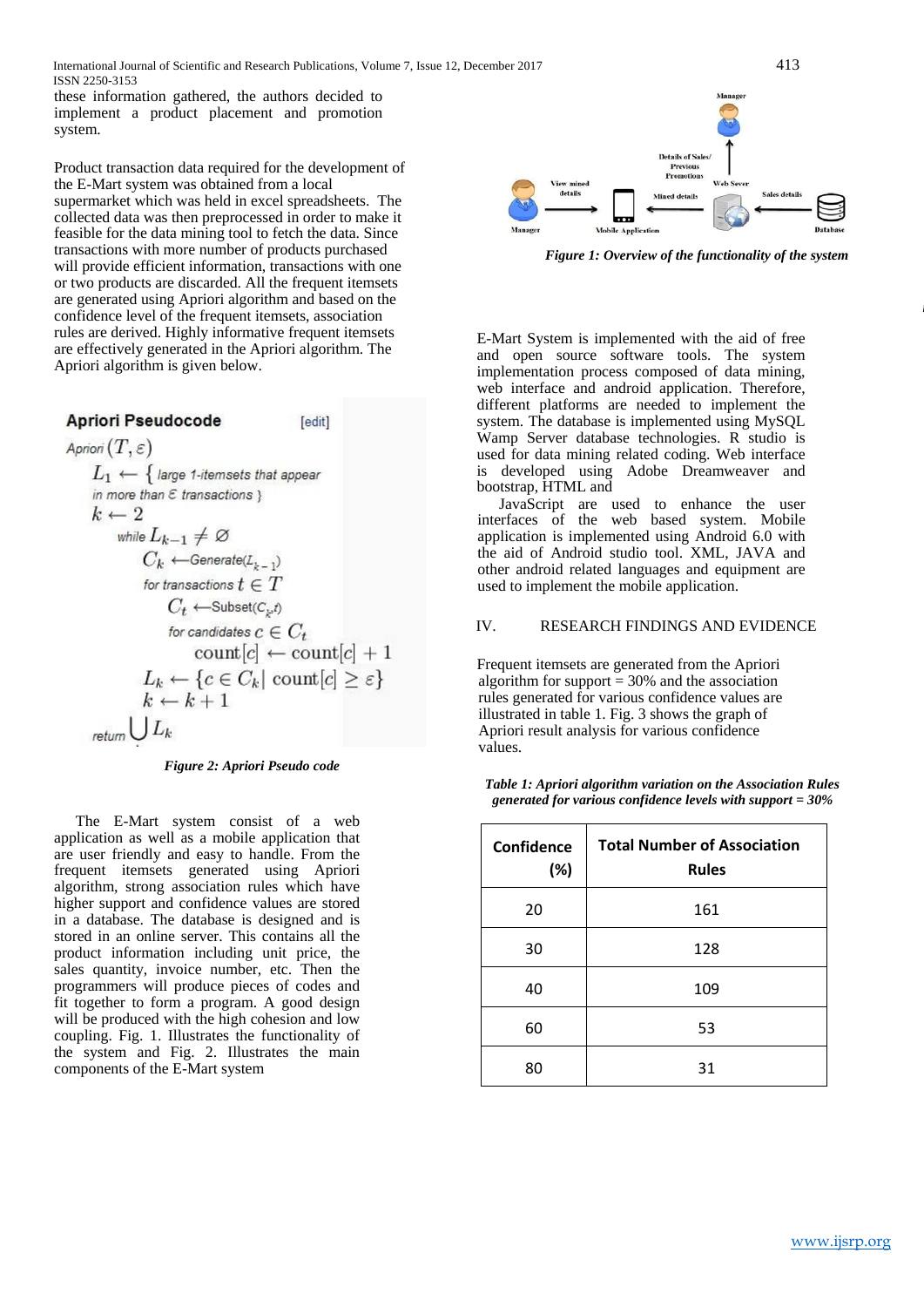The implemented system shows the Association rules that were obtained by the Apriori algorithm in the web dashboard and the Android algorithm in a table format in order for the manager to get a clear idea about the products that are sold along with another product. This will help them in the process of product placement.

| Products that are sold along with another certain product |                                         |
|-----------------------------------------------------------|-----------------------------------------|
| Product Name                                              | Products Solds Along With This Item     |
| (Tea Bags)                                                | (Milk Powder Sugar Bags)                |
| (Sugar Bags)                                              | (Milk Powder, Tea Bags)                 |
| (Maliban Cheese Bits)                                     | (Nestle MILO, V & J Instant String Hop) |
| (V & J Instant String Hoppers(Indhi Appa))                | (Maliban Cheese Bits Nestle MILO)       |

*Figure 3: Association Rules Table*

Products that has only a month left before the expiration is sorted out and stored in the *Profit Optimization Table.*  This table shows the least price a product can be sold and still gain a profit, Profit that can be obtained and how many units the user has to sell in order to gain the profit. These results were taken using the *Linear Regression Algorithm.* 

| <b>Profit Optimization Results</b> |                      |        |               |
|------------------------------------|----------------------|--------|---------------|
| <b>Product Name</b>                | <b>Optimal Price</b> | Profit | Sales Of Unit |
| Kandos Chocolates                  | 110                  | 4950   | 101           |
| NatureSecret Conditioner           | 125                  | 4687   | 16            |
| MD Cordial                         | 180                  | 1800   | 34            |
| Finagle Chocolate Swiss Roll       | 180                  | 1800   | 31            |

*Figure 4: Profit Optimization Table*

Maximum and minimum sold product in a week is sorted out and shown in a graphical bar chart manner for the manager to easily understand and take decisions accordingly.



*Figure 5: Weekly Max and Min Product Analysis*

Products that are in the Profit Optimization Table is added to the *Discount Percentage Calculation* section. User is able click on each product and see the details of the product and also observe the profit a single product can obtain when given a discount.

# **Discount Percentage Calculation**

| PRODUCT NAME             |  |  |
|--------------------------|--|--|
| Kandos Chocolates        |  |  |
| NatureSecret Conditioner |  |  |
| MD Cordial               |  |  |

Finagle Chocolate Swiss Roll

*Figure 6: Discount Percentage Calculator Product List*

| <b>PRODUCT NAME: Kandos Chocolates</b> |          |
|----------------------------------------|----------|
|                                        | $\times$ |
| Optimal Price: 110                     |          |
| Profit -4950                           |          |
| Sales Of Units: 101                    |          |
| Discount Percentage:<br>Get            |          |

*Figure 7: Discount Percentage Calculator*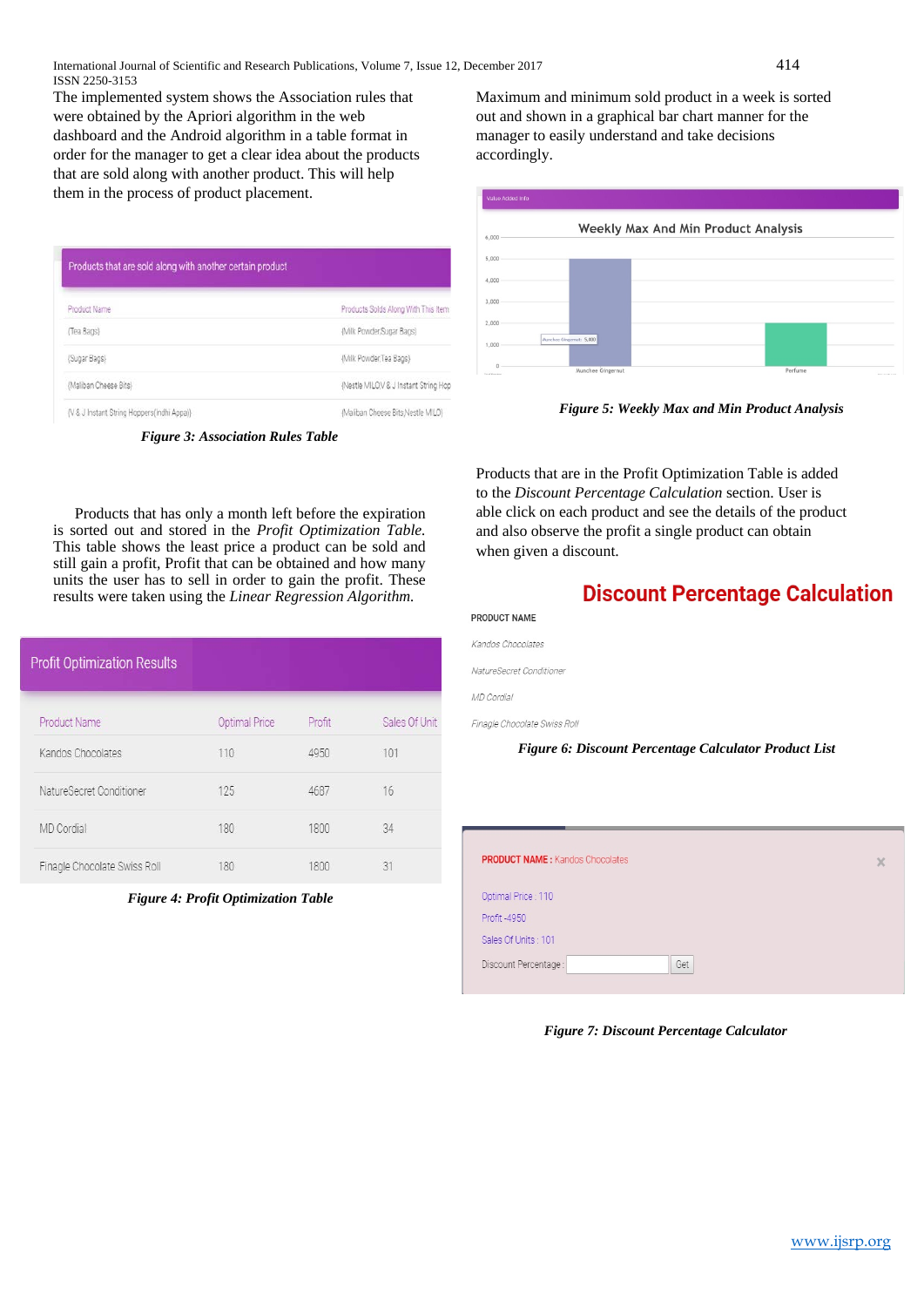The date to host the next promotion and the product to be promoted and the End Date of the promotion is shown in the website as *Notifications.* The promotion dates are sorted out using past year performances.



### V. CONCLUSION AND FUTURE WORK

It is proved that the implemented E-Mart system is an efficient and an affordable method for predicting detailed information regarding product promotion, pricing and placement. It is found to be an effective method for real time problem solving. It is evident that the sales promotion effectiveness can be enhanced by using open source tools and technologies in the supermarket context. A limitation of this study is that the implemented system being an online application, requires a stable internet connection. Another limitation in the mobile application is needing a device with Android version 6.0 or above for the application to work. Both mobile and desktop versions must have a proper internet connection for the system to work in its best condition. The client desktop must contain R environment in order for the scripts to run in that particular computer.

The implemented system can be improved by adding features such as business performance measurement and adding Time series analysis to predict the number of stocks that will be required in the future. Furthermore the system can be extended to use in different industries such as clothing and other business related fields rather than using only for the supermarkets.

#### ACKNOWLEDGMENT

The authors would like to express their deepest gratitude to the Sri Lanka Institute of Information Technology for allowing to conduct this study as part of the undergraduate degree program.

### **REFERENCES**

- [1] J. Han, M. Kamber and J. Pei, *Data mining*. Amsterdam: Elsevier/Morgan Kaufmann, 2012, pp. 248-253.
- [2] R. Agrawal, T. Imielinski, and A. Swami. Mining association rules between sets of items in large databases. In Proc. of the ACM SIGMOD Conference on
- Management of Data, Washington, D.C., May 1993.
- [3] M. Ho&ma and A. Swami. Set-oriented mining of association rules. Research Report RJ 9567, IBM Almaden Research Center, San Jose, California, October 1993.
- [4] J. Han, J. Pei and Y. Yin, "Mining frequent patterns without candidate generation", *ACM SIGMOD Record*, vol. 29, no. 2, pp. 1-12, 2000.
- [5] R. Agrawal and R. Srikant. Fast algorithm for mining association rules in large databases. In Research Report RJ 9839, IBM Almaden Research Center, San Jose, CA, June 1994.
- [6] C. Software, "Linear Regression Model", Camo.com, 2017.
- [Online]. Available: http://www.camo.com/rt/Resources/linear\_r egressi on\_mo del.html. [Accessed: 19- Oct-2017].
- [7] P. Chou and E. Grossman, "Patent US6061658 -Prospective customer selection using customer and market reference data", *Google Books*, 2017.
	- [Online]. Available: https://www.google.com/patents/US6061658. [Accessed: 03- Apr- 2017]
- [8] A. Hudda and R. Barghouthi, "Patent US20010049636 - System and method for wireless purchases of goods and services", Google Books, 2017. [Online]. Available:

https://www.google.com/patents/US200100496 36.

[Accessed: 03- Apr- 2017]

- [9] "Patent US6658389 System, method, and business model for speech-interactive information system having business selfpromotion, audio coupon and rating features", Google Books, 2017. [Online]. Available:
	- https://www.google.com/patents/US665838  $\mathbf Q$

[Accessed: 21- Mar- 2017]

- [10]G. Treyz and S. Treyz, "Patent US6587835 Shopping assistance with handheld computing device", Google Books, 2017. [Online]. Available:
	- https://www.google.com/patents/US6587835. [Accessed: 03- Apr- 2017]